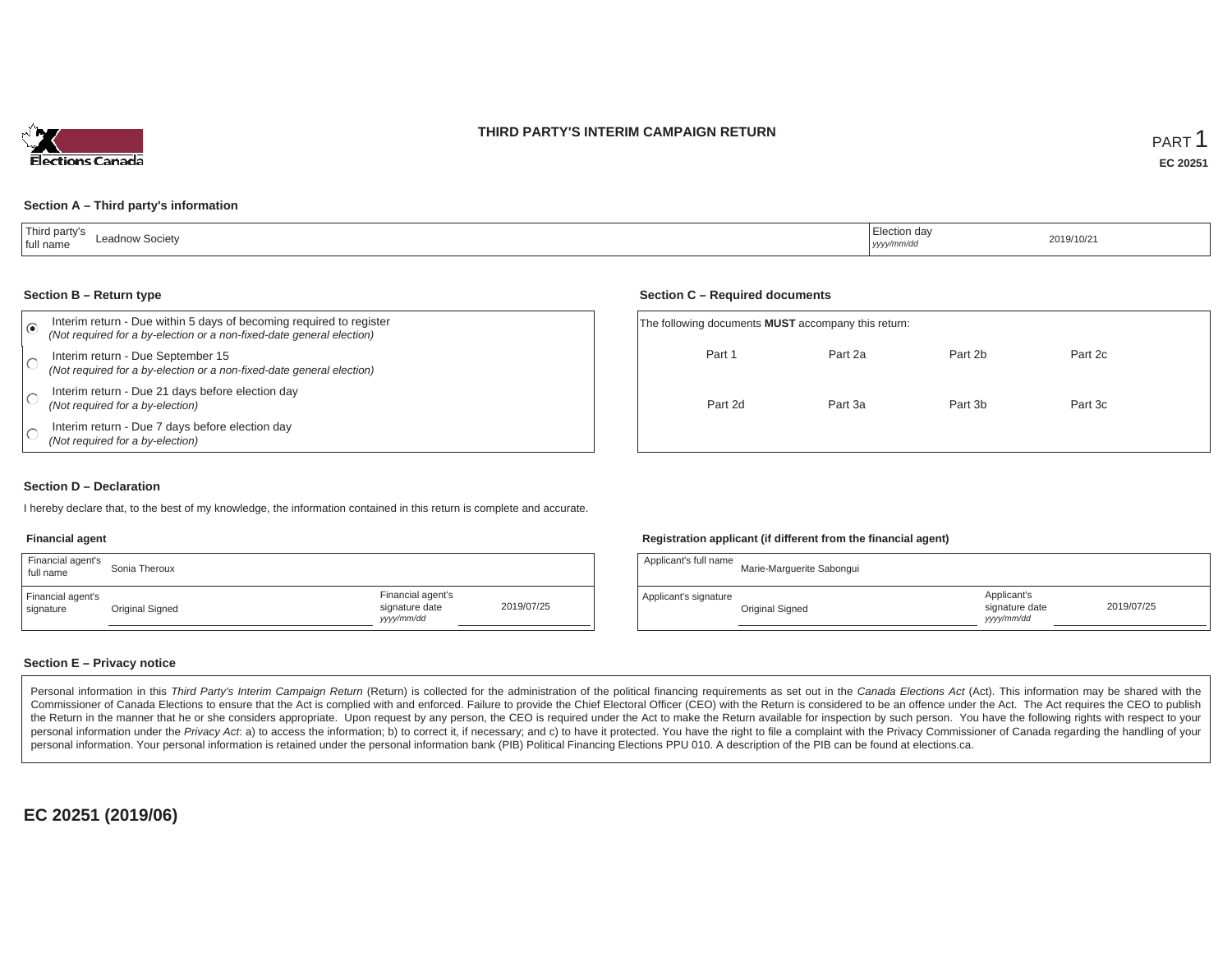

## **THIRD PARTY'S INTERIM CAMPAIGN RETURN THIRD PARTY'S INTERIM CAMPAIGN RETURN<br>Statement of monetary contributions received**

|                 |                      | <b>Street</b> |               |      |           | Prov./ | Postal         | Date                                                                              | Individual | Business /<br>Commercial | Government | <b>Trade union</b> | Corporation<br>without share | Unincorporated<br>organization or |
|-----------------|----------------------|---------------|---------------|------|-----------|--------|----------------|-----------------------------------------------------------------------------------|------------|--------------------------|------------|--------------------|------------------------------|-----------------------------------|
| No.             | <b>Full name</b>     | no.           | <b>Street</b> | Apt. | City      | Terr.  | code           | received<br>yyyy/mm/dd                                                            |            | organization             |            |                    | capital                      | association                       |
|                 |                      |               |               |      |           |        |                |                                                                                   | \$         | \$                       | \$         | \$                 | \$                           | \$                                |
| $\overline{1}$  | Marie-Laure Collet   |               |               |      | Orleans   | ON     | K1C 1H6        | 2019/06/26                                                                        | 500.00     |                          |            |                    |                              |                                   |
|                 | 2 Alfred Schultz     |               |               |      | Vancouver | BC     | <b>V6E 1T7</b> | 2019/06/30                                                                        | 250.00     |                          |            |                    |                              |                                   |
|                 | 3 Kelly Graham       |               |               |      | Toronto   | ON     | M5R 3B3        | 2019/07/01                                                                        | 1,000.00   |                          |            |                    |                              |                                   |
| $\overline{4}$  | Philip Resnick       |               |               |      | Vancouver | BC     | <b>V6R 3B2</b> | 2019/06/28                                                                        | 250.00     |                          |            |                    |                              |                                   |
| $5\overline{)}$ | <b>Walter Hossli</b> |               |               |      | Calgary   | AB     | <b>T2T 2T8</b> | 2019/06/13                                                                        | 200.00     |                          |            |                    |                              |                                   |
|                 | 6 Walter Hossli      |               |               |      | Calgary   | AB     | <b>T2T 2T8</b> | 2019/06/28                                                                        | 50.00      |                          |            |                    |                              |                                   |
|                 |                      |               |               |      |           |        |                |                                                                                   |            |                          |            |                    |                              |                                   |
|                 |                      |               |               |      |           |        |                |                                                                                   |            |                          |            |                    |                              |                                   |
|                 |                      |               |               |      |           |        |                |                                                                                   |            |                          |            |                    |                              |                                   |
|                 |                      |               |               |      |           |        |                |                                                                                   |            |                          |            |                    |                              |                                   |
|                 |                      |               |               |      |           |        |                |                                                                                   |            |                          |            |                    |                              |                                   |
|                 |                      |               |               |      |           |        |                |                                                                                   |            |                          |            |                    |                              |                                   |
|                 |                      |               |               |      |           |        |                |                                                                                   |            |                          |            |                    |                              |                                   |
|                 |                      |               |               |      |           |        |                |                                                                                   |            |                          |            |                    |                              |                                   |
|                 |                      |               |               |      |           |        |                | Totals carried forward from previous page \$                                      |            |                          |            |                    |                              |                                   |
|                 |                      |               |               |      |           |        |                | Total amount of monetary contributions by contributors who gave over \$200 (A)    | 2,250.00   |                          |            |                    |                              |                                   |
|                 |                      |               |               |      |           |        |                | Number of contributors who gave over \$200                                        | 5          |                          |            |                    |                              |                                   |
|                 |                      |               |               |      |           |        |                | Total amount of monetary contributions by contributors who gave \$200 or less (B) | 53,607.00  |                          |            |                    |                              |                                   |
|                 |                      |               |               |      |           |        |                | Number of contributors who gave \$200 or less                                     | 1,597      |                          |            |                    |                              |                                   |
|                 |                      |               |               |      |           |        |                | Total amount of all monetary contributions (A+B)                                  | 55,857.00  |                          |            |                    |                              |                                   |
|                 |                      |               |               |      |           |        |                | Number of contributors who gave monetary contributions                            | 1,602      |                          |            |                    |                              |                                   |

|  | Third<br>l party | societ | tion da<br>, <i>yyyyn</i> | 2019/10/21 | Page |  |  |  |
|--|------------------|--------|---------------------------|------------|------|--|--|--|
|--|------------------|--------|---------------------------|------------|------|--|--|--|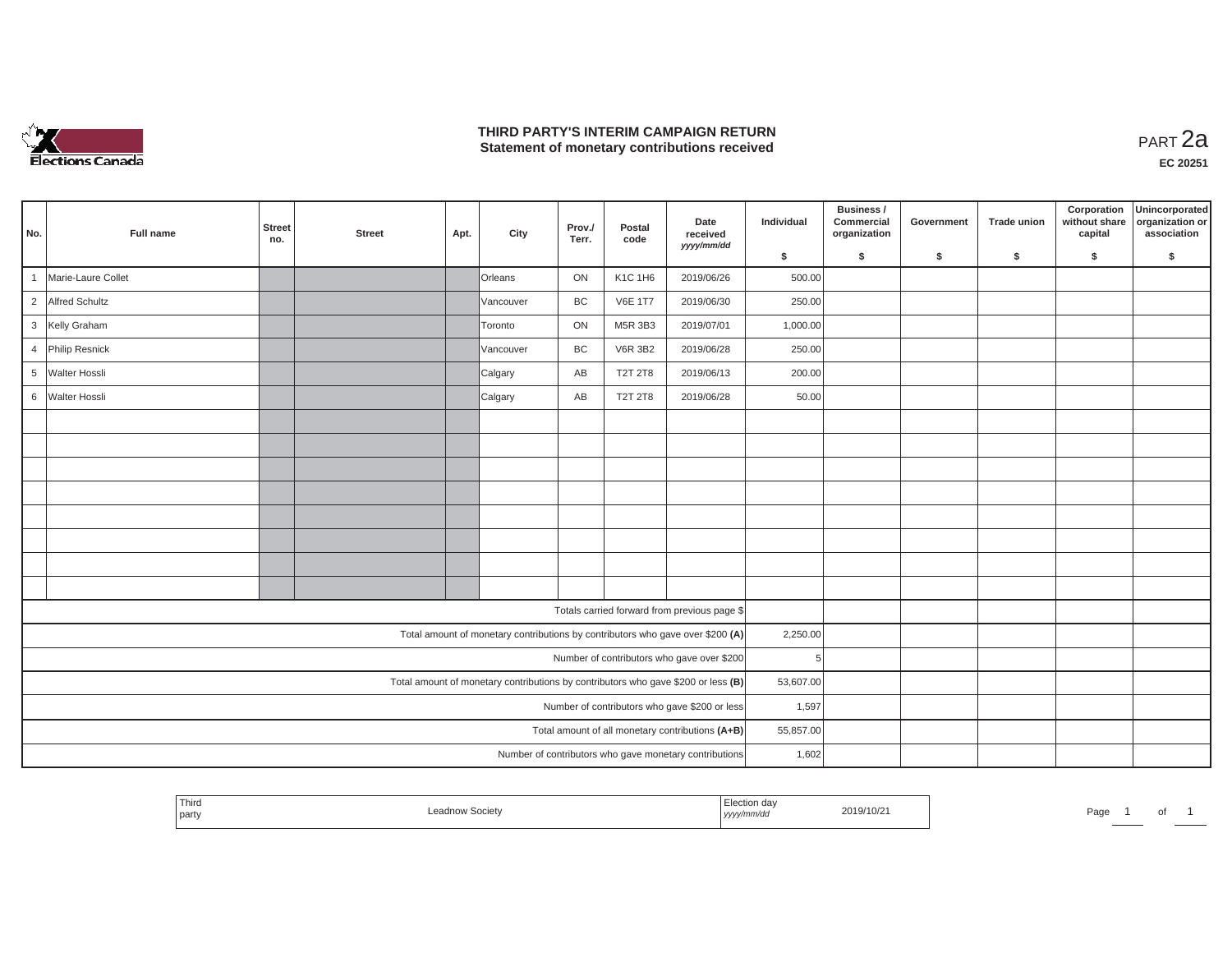

## **THIRD PARTY'S INTERIM CAMPAIGN RETURN STATE OF A STATE STATE STATE OF A STATE OF A STATE STATE STATE STATE STATE STATE STATE STATE STATE STATE STATE**<br>PART 2**b**

**EC 20251**

| No. | Full name | <b>Street</b><br>no. | <b>Street</b> | Apt. | City | Prov./<br>Terr. | Postal<br>code | Date<br>received<br>yyyy/mm/dd                                                        | Individual | Business /<br>Commercial<br>organization | Government | Trade union | Corporation<br>without share<br>capital | Unincorporated<br>organization or<br>association |
|-----|-----------|----------------------|---------------|------|------|-----------------|----------------|---------------------------------------------------------------------------------------|------------|------------------------------------------|------------|-------------|-----------------------------------------|--------------------------------------------------|
|     |           |                      |               |      |      |                 |                |                                                                                       | \$         | \$                                       | \$         | $\sqrt{2}$  | \$                                      | \$                                               |
|     |           |                      |               |      |      |                 |                |                                                                                       |            |                                          |            |             |                                         |                                                  |
|     |           |                      |               |      |      |                 |                |                                                                                       |            |                                          |            |             |                                         |                                                  |
|     |           |                      |               |      |      |                 |                |                                                                                       |            |                                          |            |             |                                         |                                                  |
|     |           |                      |               |      |      |                 |                |                                                                                       |            |                                          |            |             |                                         |                                                  |
|     |           |                      |               |      |      |                 |                |                                                                                       |            |                                          |            |             |                                         |                                                  |
|     |           |                      |               |      |      |                 |                |                                                                                       |            |                                          |            |             |                                         |                                                  |
|     |           |                      |               |      |      |                 |                |                                                                                       |            |                                          |            |             |                                         |                                                  |
|     |           |                      |               |      |      |                 |                |                                                                                       |            |                                          |            |             |                                         |                                                  |
|     |           |                      |               |      |      |                 |                |                                                                                       |            |                                          |            |             |                                         |                                                  |
|     |           |                      |               |      |      |                 |                |                                                                                       |            |                                          |            |             |                                         |                                                  |
|     |           |                      |               |      |      |                 |                |                                                                                       |            |                                          |            |             |                                         |                                                  |
|     |           |                      |               |      |      |                 |                |                                                                                       |            |                                          |            |             |                                         |                                                  |
|     |           |                      |               |      |      |                 |                |                                                                                       |            |                                          |            |             |                                         |                                                  |
|     |           |                      |               |      |      |                 |                |                                                                                       |            |                                          |            |             |                                         |                                                  |
|     |           |                      |               |      |      |                 |                | Totals carried forward from previous page \$                                          |            |                                          |            |             |                                         |                                                  |
|     |           |                      |               |      |      |                 |                | Total amount of non-monetary contributions by contributors who gave over \$200 (A)    |            |                                          |            |             |                                         |                                                  |
|     |           |                      |               |      |      |                 |                | Number of contributors who gave over \$200                                            |            |                                          |            |             |                                         |                                                  |
|     |           |                      |               |      |      |                 |                | Total amount of non-monetary contributions by contributors who gave \$200 or less (B) |            |                                          |            |             |                                         |                                                  |
|     |           |                      |               |      |      |                 |                | Number of contributors who gave \$200 or less                                         |            |                                          |            |             |                                         |                                                  |
|     |           |                      |               |      |      |                 |                | Total amount of all non-monetary contributions (A+B)                                  |            |                                          |            |             |                                         |                                                  |
|     |           |                      |               |      |      |                 |                | Number of contributors who gave non-monetary contributions                            |            |                                          |            |             |                                         |                                                  |

| Thira<br>Leadnow Societv<br>l party | Election day<br>2019/10/21<br>yyyy/mm/dd | Page<br>_____ |
|-------------------------------------|------------------------------------------|---------------|
|-------------------------------------|------------------------------------------|---------------|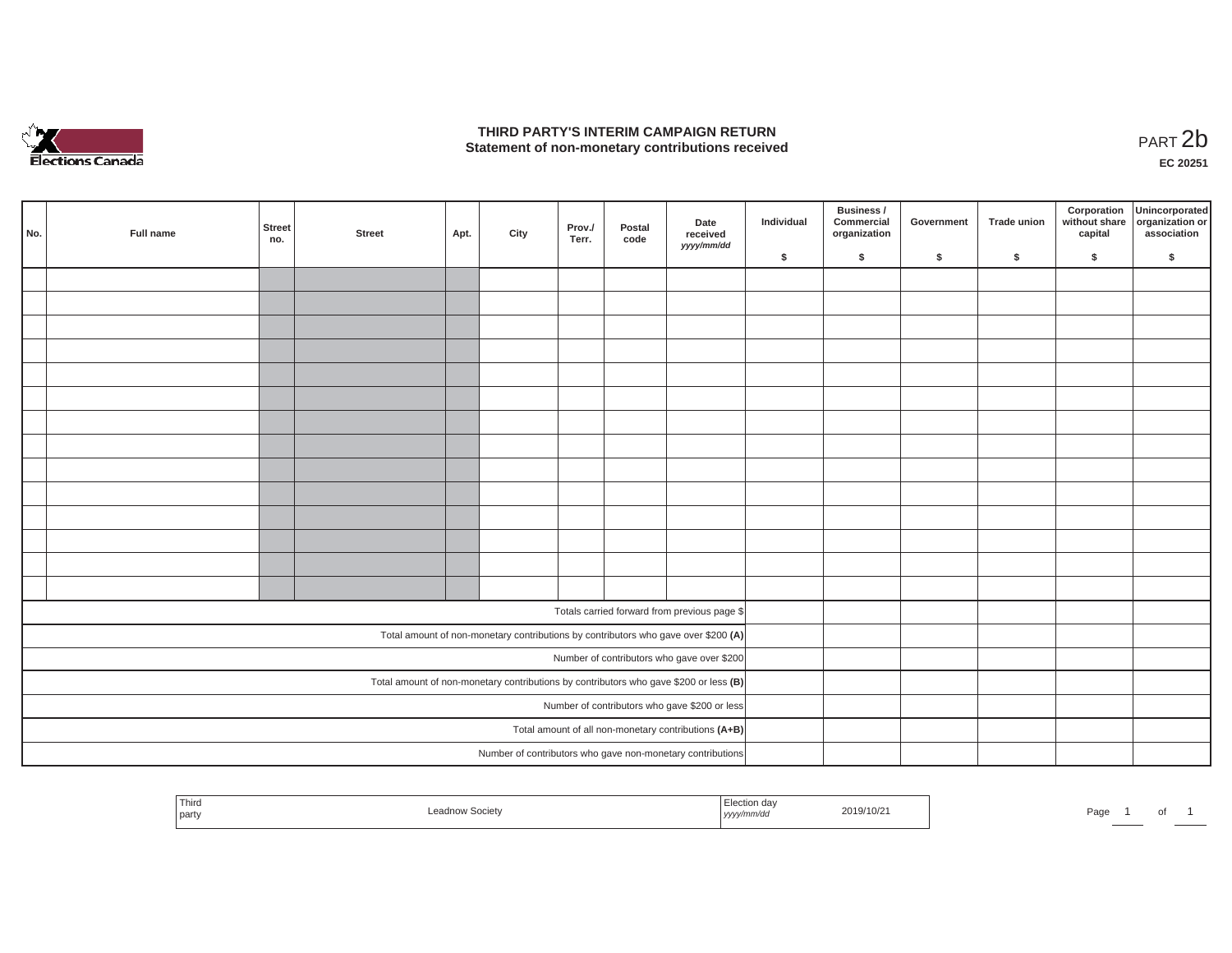

### **THIRD PARTY'S INTERIM CAMPAIGN RETURN**  RD PARTY'S INTERIM CAMPAIGN RETURN<br>Statement of operating loans received **PART 2c**

**EC 20251**

| No.                                          | Full name | Street<br>no. | <b>Street</b> | Apt. | City | Prov./<br>Terr. | Postal<br>code | Date<br>received<br>yyyy/mm/dd                                    | Individual | Business /<br>Commercial<br>organization | Government | Trade union | Corporation<br>capital | Unincorporated<br>without share organization or<br>association |
|----------------------------------------------|-----------|---------------|---------------|------|------|-----------------|----------------|-------------------------------------------------------------------|------------|------------------------------------------|------------|-------------|------------------------|----------------------------------------------------------------|
|                                              |           |               |               |      |      |                 |                |                                                                   | \$         | $\mathsf{s}$                             | \$         | \$          | \$                     | \$                                                             |
|                                              |           |               |               |      |      |                 |                |                                                                   |            |                                          |            |             |                        |                                                                |
|                                              |           |               |               |      |      |                 |                |                                                                   |            |                                          |            |             |                        |                                                                |
|                                              |           |               |               |      |      |                 |                |                                                                   |            |                                          |            |             |                        |                                                                |
|                                              |           |               |               |      |      |                 |                |                                                                   |            |                                          |            |             |                        |                                                                |
|                                              |           |               |               |      |      |                 |                |                                                                   |            |                                          |            |             |                        |                                                                |
|                                              |           |               |               |      |      |                 |                |                                                                   |            |                                          |            |             |                        |                                                                |
|                                              |           |               |               |      |      |                 |                |                                                                   |            |                                          |            |             |                        |                                                                |
|                                              |           |               |               |      |      |                 |                |                                                                   |            |                                          |            |             |                        |                                                                |
|                                              |           |               |               |      |      |                 |                |                                                                   |            |                                          |            |             |                        |                                                                |
|                                              |           |               |               |      |      |                 |                |                                                                   |            |                                          |            |             |                        |                                                                |
|                                              |           |               |               |      |      |                 |                |                                                                   |            |                                          |            |             |                        |                                                                |
|                                              |           |               |               |      |      |                 |                |                                                                   |            |                                          |            |             |                        |                                                                |
|                                              |           |               |               |      |      |                 |                |                                                                   |            |                                          |            |             |                        |                                                                |
|                                              |           |               |               |      |      |                 |                |                                                                   |            |                                          |            |             |                        |                                                                |
|                                              |           |               |               |      |      |                 |                | Totals carried forward from previous page \$                      |            |                                          |            |             |                        |                                                                |
|                                              |           |               |               |      |      |                 |                | Total amount of loans by lenders who provided over \$200 (A)      |            |                                          |            |             |                        |                                                                |
|                                              |           |               |               |      |      |                 |                | Number of lenders who provided over \$200                         |            |                                          |            |             |                        |                                                                |
|                                              |           |               |               |      |      |                 |                | Total amount of loans by lenders who provided \$200 or less $(B)$ |            |                                          |            |             |                        |                                                                |
| Number of lenders who provided \$200 or less |           |               |               |      |      |                 |                |                                                                   |            |                                          |            |             |                        |                                                                |
|                                              |           |               |               |      |      |                 |                | Total amount of all loans (A+B)                                   |            |                                          |            |             |                        |                                                                |
|                                              |           |               |               |      |      |                 |                | Number of all lenders who provided loans                          |            |                                          |            |             |                        |                                                                |

| ' Third<br>party |  | …un dav<br>.<br>, <i>yyyyır</i> | 2019/10/z | the property of the control of the control of the control of the control of<br>Page |  |  |  |
|------------------|--|---------------------------------|-----------|-------------------------------------------------------------------------------------|--|--|--|
|------------------|--|---------------------------------|-----------|-------------------------------------------------------------------------------------|--|--|--|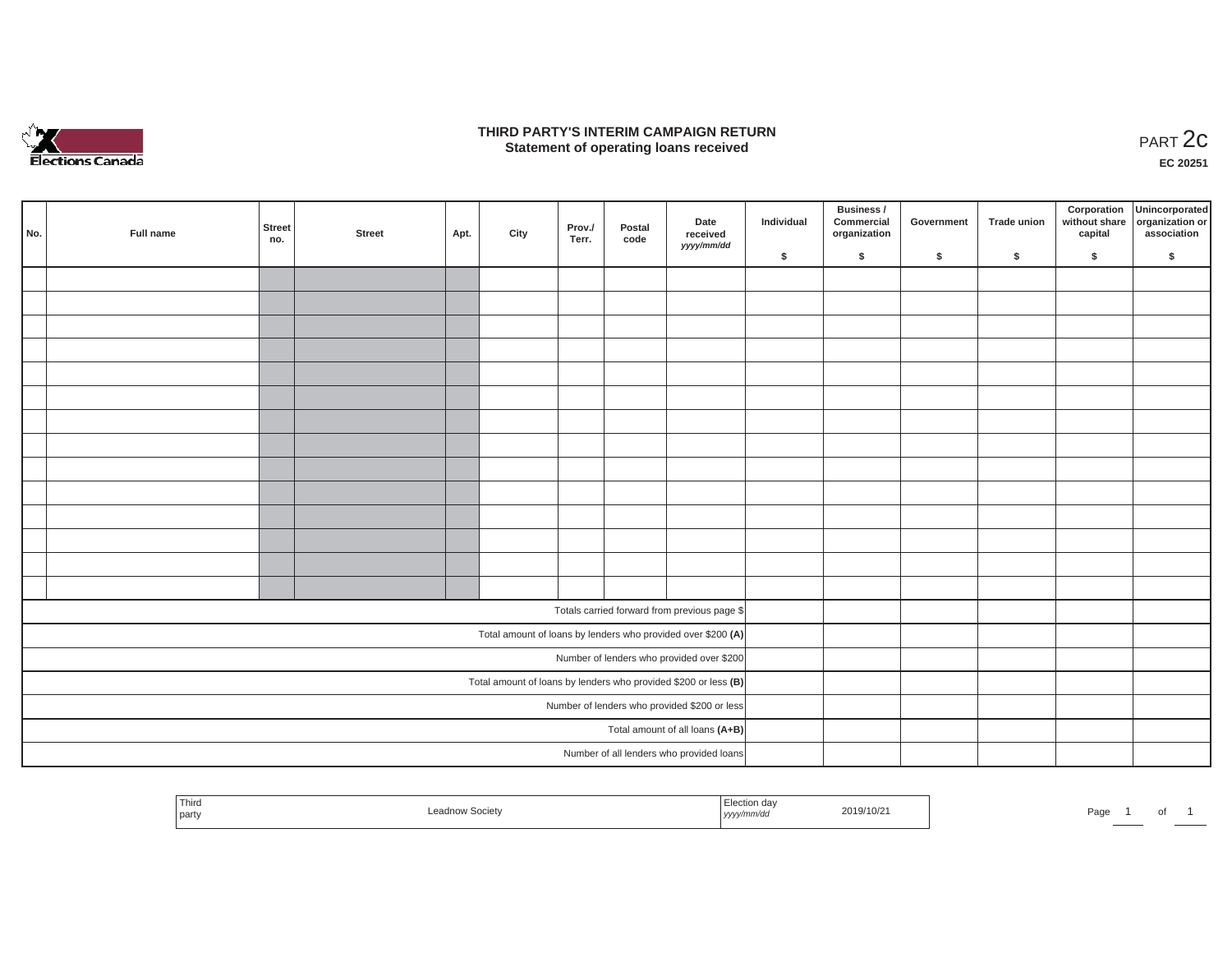

## **THIRD PARTY'S INTERIM CAMPAIGN RETURN SUMMARY STATE SUMMARY OF A SUMMARY OF A SUMMARY OF A SUMMARY OF A SUMMARY OF A SUMMARY OF A SUMMARY OF A SUMMA**<br> **Summary of inflows**

| No.   | Type of contributor / lender                    | <b>Monetary</b><br>contributions<br>(Part 2a)<br>\$ | Non-monetary<br>contributions<br>(Part 2b)<br>s. | Loans<br>(Part 2c)<br>\$ | <b>Total</b><br>\$ | Number of<br>contributors and<br>lenders |
|-------|-------------------------------------------------|-----------------------------------------------------|--------------------------------------------------|--------------------------|--------------------|------------------------------------------|
| 1.    | Individuals                                     | 55,857.00                                           |                                                  |                          | 55,857.00          | 1,602                                    |
|       | 2. Businesses / Commercial organizations        |                                                     |                                                  |                          |                    |                                          |
|       | 3. Governments                                  |                                                     |                                                  |                          |                    |                                          |
| 4.    | Trade unions                                    |                                                     |                                                  |                          |                    |                                          |
| 5.    | Corporations without share capital              |                                                     |                                                  |                          |                    |                                          |
|       | 6. Unincorporated organizations or associations |                                                     |                                                  |                          |                    |                                          |
| 7.    | Total (items 1 to 6)                            | 55,857.00                                           |                                                  |                          | 55,857.00          | 1,602                                    |
| Total |                                                 |                                                     |                                                  |                          |                    |                                          |
|       | 8. Amount of third party's resources used       |                                                     |                                                  |                          |                    |                                          |
|       | 9. Grand total (items $7$ and 8)                | 55,857.00                                           |                                                  |                          | 55,857.00          | 1,602                                    |

| Third<br>party | <b>Leadnow Society</b><br>. | Election day<br>.<br>$\sim$<br>yyyy/mm/dd<br>. | 2019/10/2 |
|----------------|-----------------------------|------------------------------------------------|-----------|
|----------------|-----------------------------|------------------------------------------------|-----------|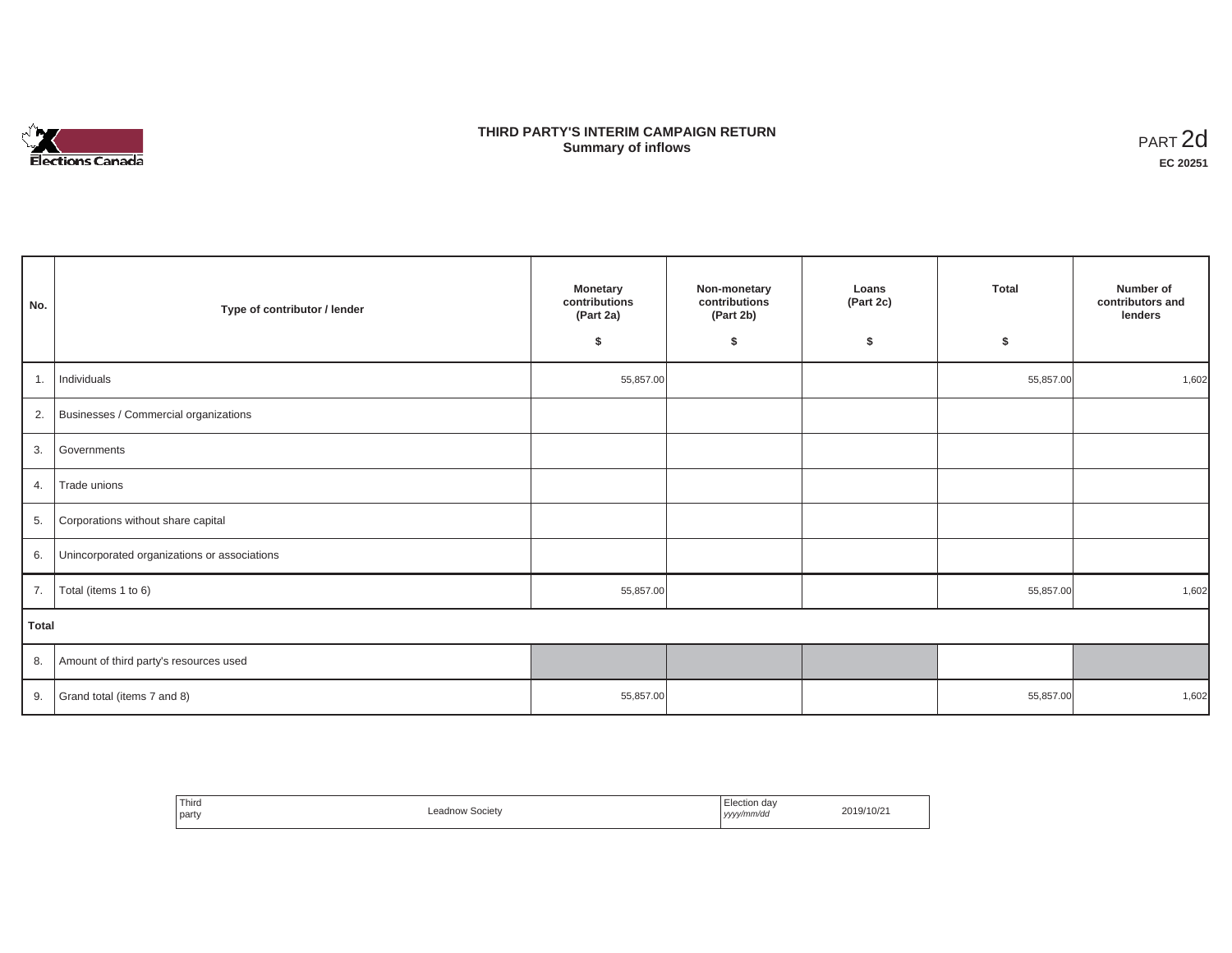

# **THIRD PARTY'S INTERIM CAMPAIGN RETURN Statement of expenses incurred for regulated activities that take place during the pre-election period**  *(Only applicable to a fixed-date general election)*

<code>PART $3$ a</code> **EC 20251**

For a list of expense types, expense categories and expense subcategories, refer to Annex II in the Instructions.

| No.            | Date<br>incurred<br>yyyy/mm/dd | <b>ED Code</b><br>(if applicable) | Supplier         | <b>Expense type</b> | <b>Expense</b><br>category                             | Expense<br>subcategory | <b>Starting date</b><br>of activity,<br>advertisement<br>or survey<br>yyyy/mm/dd | <b>Ending date</b><br>of activity,<br>advertisement<br>or survey<br>yyyy/mm/dd | Place of activity or<br>advertisement        | <b>Expense amount</b> |
|----------------|--------------------------------|-----------------------------------|------------------|---------------------|--------------------------------------------------------|------------------------|----------------------------------------------------------------------------------|--------------------------------------------------------------------------------|----------------------------------------------|-----------------------|
|                | 2019/07/02                     |                                   | Max Mosher       | Partisan activity   | Salaries, wages & consulting fee   Payroll remittances |                        | 2019/07/02                                                                       | 2019/07/02                                                                     | Toronto                                      | \$<br>12.09           |
| $\overline{2}$ | 2019/07/02                     |                                   | Rachel Tetrault  | Partisan activity   | Salaries, wages & consulting fee Payroll remittances   |                        | 2019/07/02                                                                       | 2019/07/02                                                                     | Vancouver                                    | 68.19                 |
| 3              | 2019/07/02                     |                                   | <b>Tim Ellis</b> | Partisan activity   | Salaries, wages & consulting fee   Payroll remittances |                        | 2019/07/02                                                                       | 2019/07/02                                                                     | Toronto                                      | 64.68                 |
| $\overline{4}$ | 2019/07/02                     |                                   | Logan McIntosh   | Partisan activity   | Salaries, wages & consulting fee Payroll remittances   |                        | 2019/07/02                                                                       | 2019/07/02                                                                     | Toronto                                      | 77.88                 |
| 5              | 2019/07/02                     |                                   | Cherry Tsoi      | Partisan activity   | Salaries, wages & consulting fee Payroll remittances   |                        | 2019/07/02                                                                       | 2019/07/02                                                                     | Vancouver                                    | 43.12                 |
| 6              | 2019/07/02                     |                                   | Dana Cook        | Partisan activity   | Salaries, wages & consulting fee Payroll remittances   |                        | 2019/07/02                                                                       | 2019/07/02                                                                     | Vancouver                                    | 40.78                 |
| $\overline{7}$ | 2019/07/09                     |                                   | Rachel Tetrault  | Partisan activity   | Salaries, wages & consulting fee   Payroll remittances |                        | 2019/07/09                                                                       | 2019/07/09                                                                     | Vancouver                                    | 68.19                 |
| 8              | 2019/07/09                     |                                   | <b>Tim Ellis</b> | Partisan activity   | Salaries, wages & consulting fee Payroll remittances   |                        | 2019/07/09                                                                       | 2019/07/09                                                                     | Toronto                                      | 64.68                 |
| 9              | 2019/07/09                     |                                   | <b>Tim Ellis</b> | Partisan activity   | Salaries, wages & consulting fee Payroll remittances   |                        | 2019/07/09                                                                       | 2019/07/09                                                                     | Toronto                                      | 43.12                 |
| 10             | 2019/07/09                     |                                   | Cherry Tsoi      | Partisan activity   | Salaries, wages & consulting fee   Payroll remittances |                        | 2019/07/08                                                                       | 2019/07/09                                                                     | Vancouver                                    | 64.68                 |
| 11             | 2019/07/11                     |                                   | Kira McLean      | Partisan activity   | Salaries, wages & consulting fee   Payroll remittances |                        | 2019/07/11                                                                       | 2019/07/11                                                                     | Vancouver                                    | 10.20                 |
|                |                                |                                   |                  |                     |                                                        |                        |                                                                                  |                                                                                |                                              |                       |
|                |                                |                                   |                  |                     |                                                        |                        |                                                                                  |                                                                                |                                              |                       |
|                |                                |                                   |                  |                     |                                                        |                        |                                                                                  |                                                                                |                                              |                       |
|                |                                |                                   |                  |                     |                                                        |                        |                                                                                  |                                                                                |                                              |                       |
|                |                                |                                   |                  |                     |                                                        |                        |                                                                                  |                                                                                |                                              |                       |
|                |                                |                                   |                  |                     |                                                        |                        |                                                                                  |                                                                                |                                              |                       |
|                |                                |                                   |                  |                     |                                                        |                        |                                                                                  |                                                                                | Totals carried forward from previous page \$ |                       |
|                |                                |                                   |                  |                     |                                                        |                        |                                                                                  |                                                                                | Total \$                                     |                       |

| 2019/10/21<br>Leadnow Societv<br>Page<br>  party<br>, yyyy/mm/dd<br>. | <sup>1</sup> Thira |  | Election day |  |
|-----------------------------------------------------------------------|--------------------|--|--------------|--|
|-----------------------------------------------------------------------|--------------------|--|--------------|--|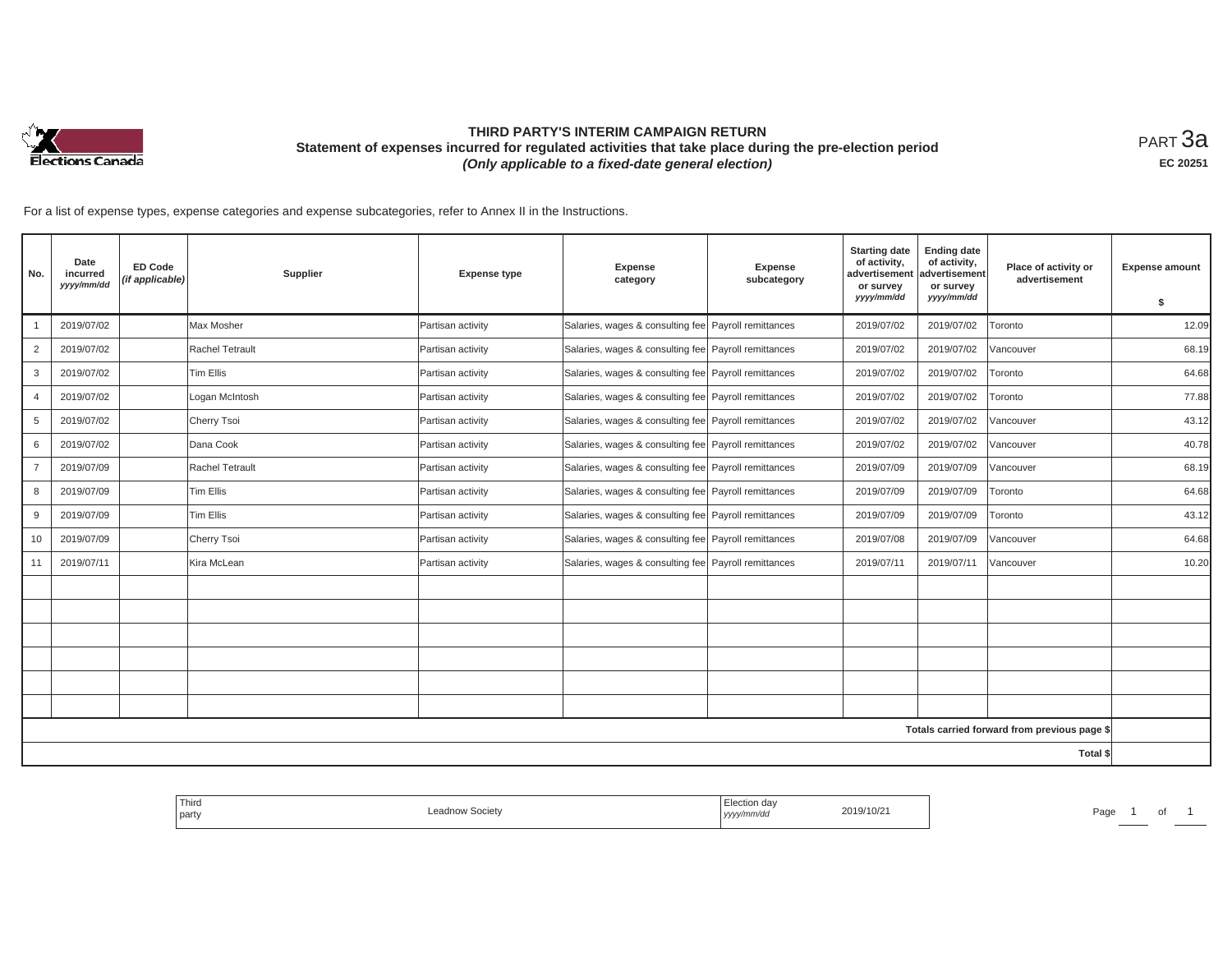

# **THIRD PARTY'S INTERIM CAMPAIGN RETURN Statement of expenses incurred for regulated activities that take place during the election period**<br>PART  $3b$

**EC 20251**

For a list of expense types, expense categories and expense subcategories, refer to Annex II in the Instructions.

| No.      | Date<br>incurred<br>yyyy/mm/dd | ED Code<br>(if applicable) | Supplier | Expense type | Expense<br>category | Expense<br>subcategory | <b>Starting date</b><br>of activity,<br>advertisement<br>or survey<br>yyyy/mm/dd | Ending date<br>of activity,<br>advertisement<br>or survey<br>yyyy/mm/dd | Place of activity or<br>advertisement        | Expense amount<br>\$ |
|----------|--------------------------------|----------------------------|----------|--------------|---------------------|------------------------|----------------------------------------------------------------------------------|-------------------------------------------------------------------------|----------------------------------------------|----------------------|
|          |                                |                            |          |              |                     |                        |                                                                                  |                                                                         |                                              |                      |
|          |                                |                            |          |              |                     |                        |                                                                                  |                                                                         |                                              |                      |
|          |                                |                            |          |              |                     |                        |                                                                                  |                                                                         |                                              |                      |
|          |                                |                            |          |              |                     |                        |                                                                                  |                                                                         |                                              |                      |
|          |                                |                            |          |              |                     |                        |                                                                                  |                                                                         |                                              |                      |
|          |                                |                            |          |              |                     |                        |                                                                                  |                                                                         |                                              |                      |
|          |                                |                            |          |              |                     |                        |                                                                                  |                                                                         |                                              |                      |
|          |                                |                            |          |              |                     |                        |                                                                                  |                                                                         |                                              |                      |
|          |                                |                            |          |              |                     |                        |                                                                                  |                                                                         |                                              |                      |
|          |                                |                            |          |              |                     |                        |                                                                                  |                                                                         |                                              |                      |
|          |                                |                            |          |              |                     |                        |                                                                                  |                                                                         |                                              |                      |
|          |                                |                            |          |              |                     |                        |                                                                                  |                                                                         |                                              |                      |
|          |                                |                            |          |              |                     |                        |                                                                                  |                                                                         |                                              |                      |
|          |                                |                            |          |              |                     |                        |                                                                                  |                                                                         |                                              |                      |
|          |                                |                            |          |              |                     |                        |                                                                                  |                                                                         |                                              |                      |
|          |                                |                            |          |              |                     |                        |                                                                                  |                                                                         |                                              |                      |
|          |                                |                            |          |              |                     |                        |                                                                                  |                                                                         |                                              |                      |
|          |                                |                            |          |              |                     |                        |                                                                                  |                                                                         | Totals carried forward from previous page \$ |                      |
| Total \$ |                                |                            |          |              |                     |                        |                                                                                  |                                                                         |                                              |                      |

| <sup>I</sup> Third<br>the control of the con-<br>party | Leadnow Societv | Election day<br>2019/10/21<br>.<br>yyyy/mm/dd | Page |
|--------------------------------------------------------|-----------------|-----------------------------------------------|------|
|--------------------------------------------------------|-----------------|-----------------------------------------------|------|